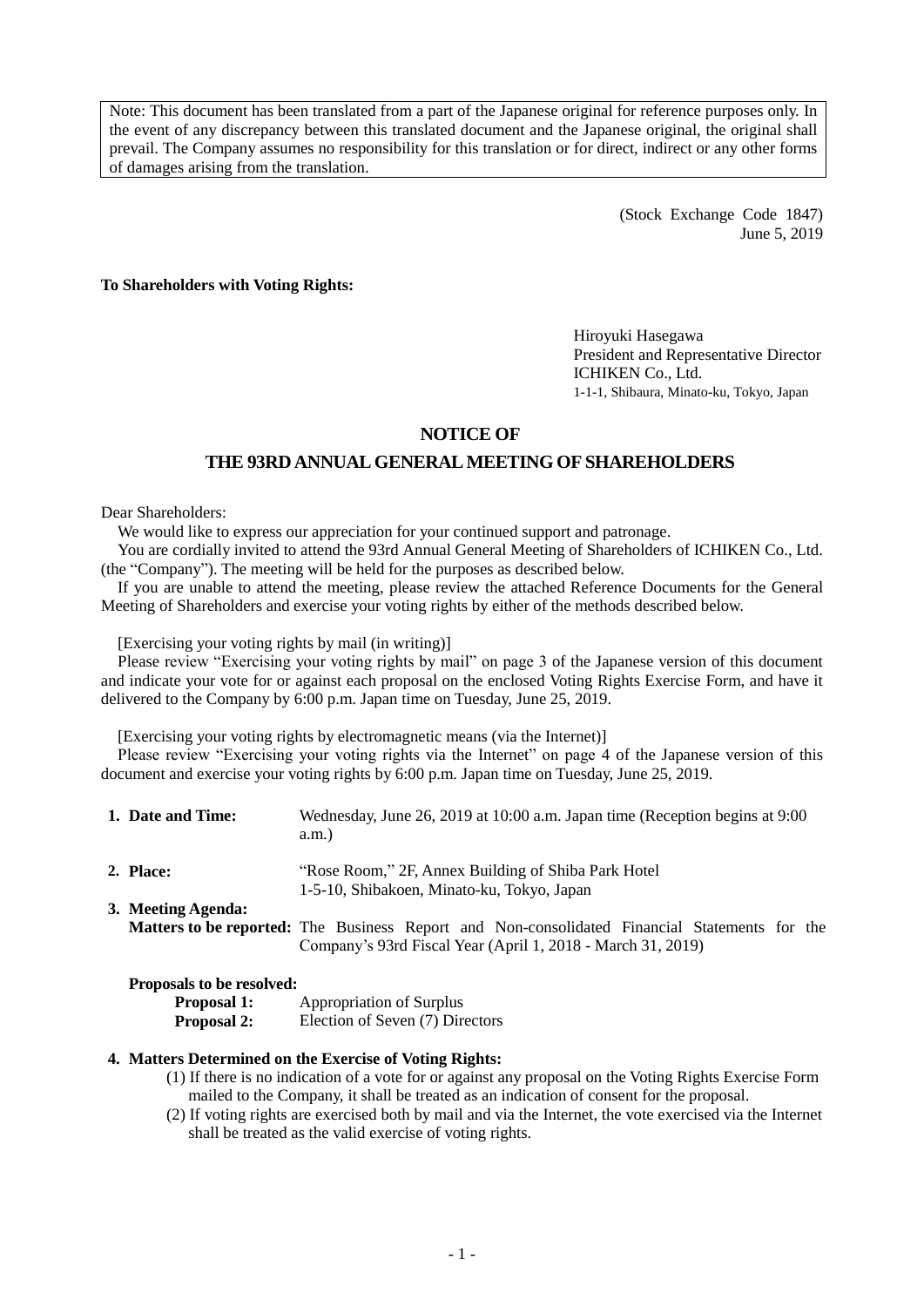(3) If voting rights are exercised multiple times via the Internet, the final vote exercised during the exercise period shall be treated as the valid exercise of voting rights. In addition, if voting rights are exercised in duplicate using a PC, smartphone or mobile phone, the final vote exercised during the exercise period shall be treated as the valid exercise of voting rights.

◎ Of the documents to be attached to this Notice, Notes to Non-consolidated Financial Statements are posted on the Company's website (http://www.ichiken.co.jp) in accordance with provisions of laws and regulations as well as Article 18 of the Company's Articles of Incorporation and therefore are not included in the attached document of this Notice. Accordingly, the Non-consolidated Financial Statements included in this Notice are part of the Non-consolidated Financial Statements audited by the Accounting Auditor and the Audit & Supervisory Board Members when preparing the respective audit report.

<sup>〰〰〰〰〰〰〰〰〰〰〰〰〰〰〰〰〰〰〰〰〰〰〰〰〰〰〰〰〰〰〰〰〰〰〰〰〰〰〰〰〰〰〰〰〰</sup> ◎ When attending the meeting, please bring the enclosed Voting Rights Exercise Form and submit it at the reception desk.

<sup>◎</sup> Should the Reference Documents for the General Meeting of Shareholders, Business Report, and Non-consolidated Financial Statements require revisions, the details of revisions will be posted on the Company's website (http://www.ichiken.co.jp).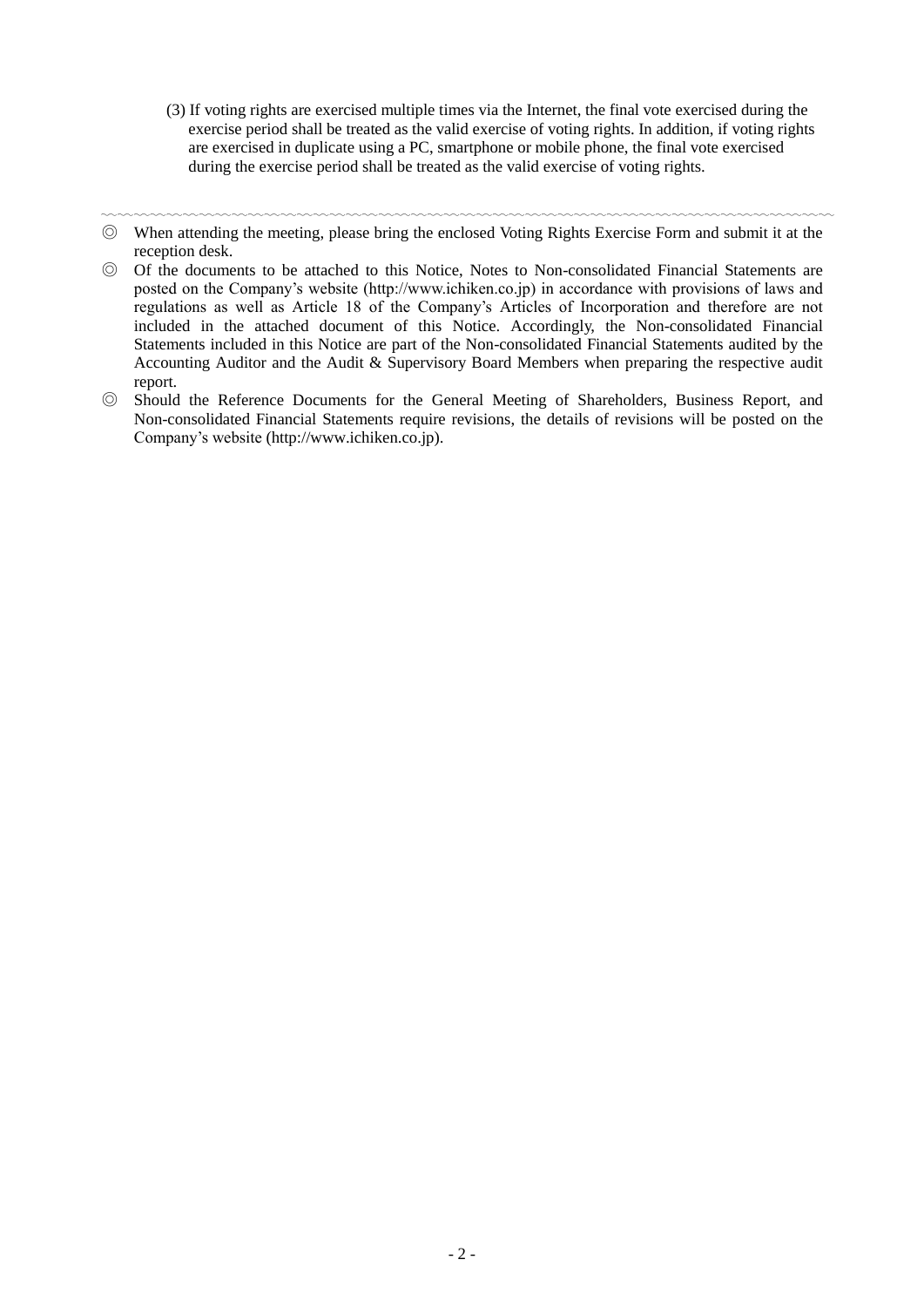# **Reference Documents for the General Meeting of Shareholders**

### **Proposals and References**

### **Proposal 1:** Appropriation of Surplus

The Company focuses on enhancing corporate value through business growth and expansion and more stabilized financial position as well as stable distribution of dividends as a direct profit return to shareholders, and as its basic policy on shareholder returns, the Company will decide on profit distribution by considering enhancement of internal reserves in preparation for future growth and expansion.

The year-end dividend for this fiscal year shall be as follows based on the above basic policy and business results of the year.

(1) Type of dividend property Cash

- (2) Items related to the allocation of dividend property to shareholders and its total amount 80 yen per share of common stock of the Company Total amount: 579,582,560 yen
- (3) Effective date for distribution of dividends from surplus: June 27, 2019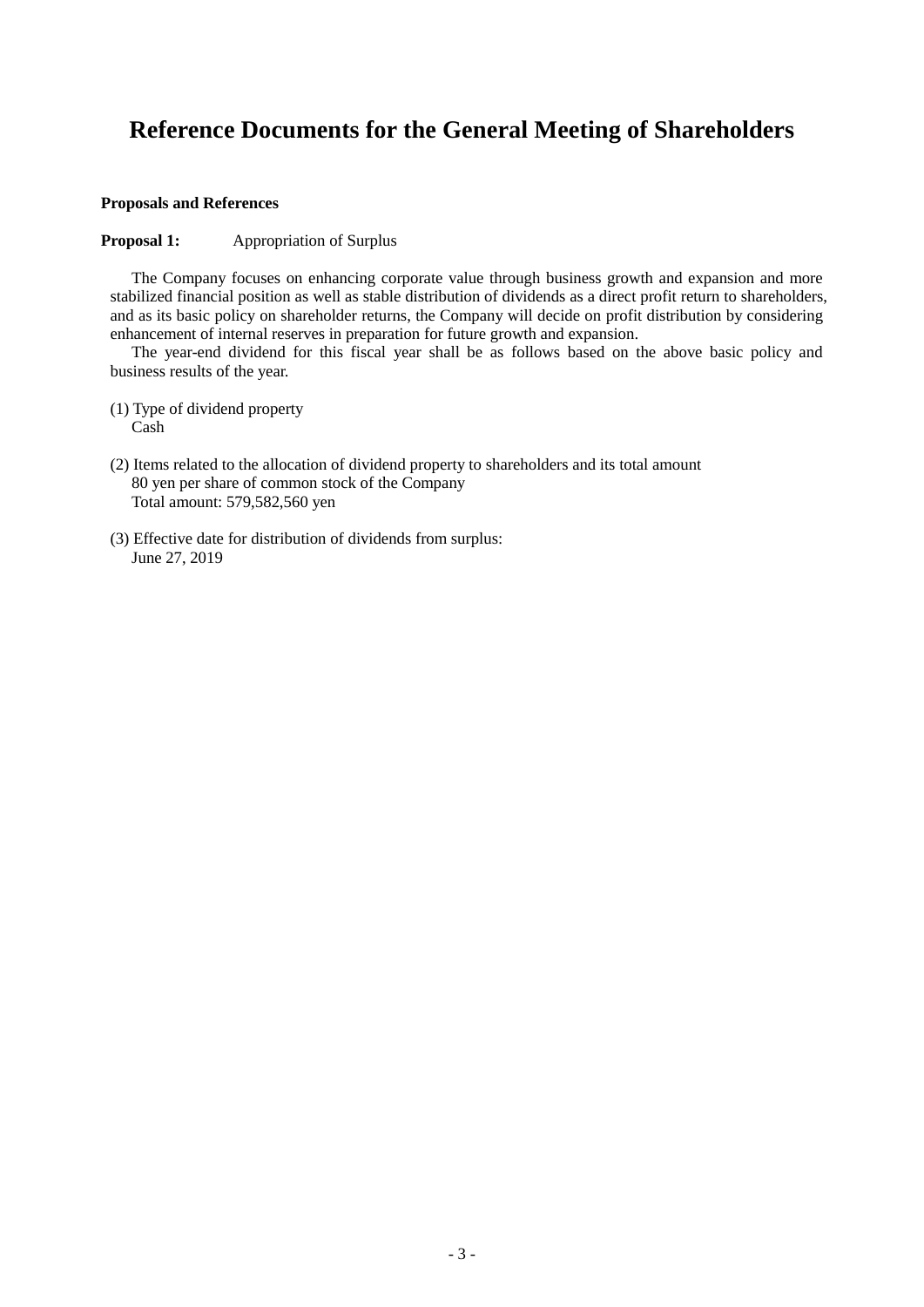### **Proposal 2:** Election of Seven (7) Directors

The terms of office of all seven (7) Directors will expire at the closing of this General Meeting of Shareholders. Accordingly, the Company proposes the election of seven (7) Directors. The candidates for Directors are as follows.

No. Name Date of birth Current positions and responsibilities at the Company Attendance at the Board of **Directors** meetings (Attendance rate) 1 Reelection Hiroyuki Hasegawa February 4, 1960 President and Representative Director, Executive **Officer** 14 out of 14 meetings (100%) 2 Reelection Hideo Nishide January 21, 1954 Director and Managing Executive Officer General Manager of Administration Division 14 out of 14 meetings  $(100\%)$ 3 New election Hideaki Sasa April 2, 1954 Managing Executive Officer Acting General Manager of Technology Division - <sup>4</sup> New election Tomoharu Yunokuchi December 16, 1957 Managing Executive Officer Acting General Manager of Business Division - 5 Reelection Reelection Susumu Fujita December 23,<br>
Outside Susumu Fujita 1956 Director 13 out of 14 meetings (92%) 6 Reelection Outside Independent Hideaki Takeuchi May 11, 1959 Director 14 out of 14 meetings (100%) 7 Reelection Outside Independent Shunji Ichiji July 29, 1963 Director 14 out of 14 meetings (100%)

[Reference] List of candidates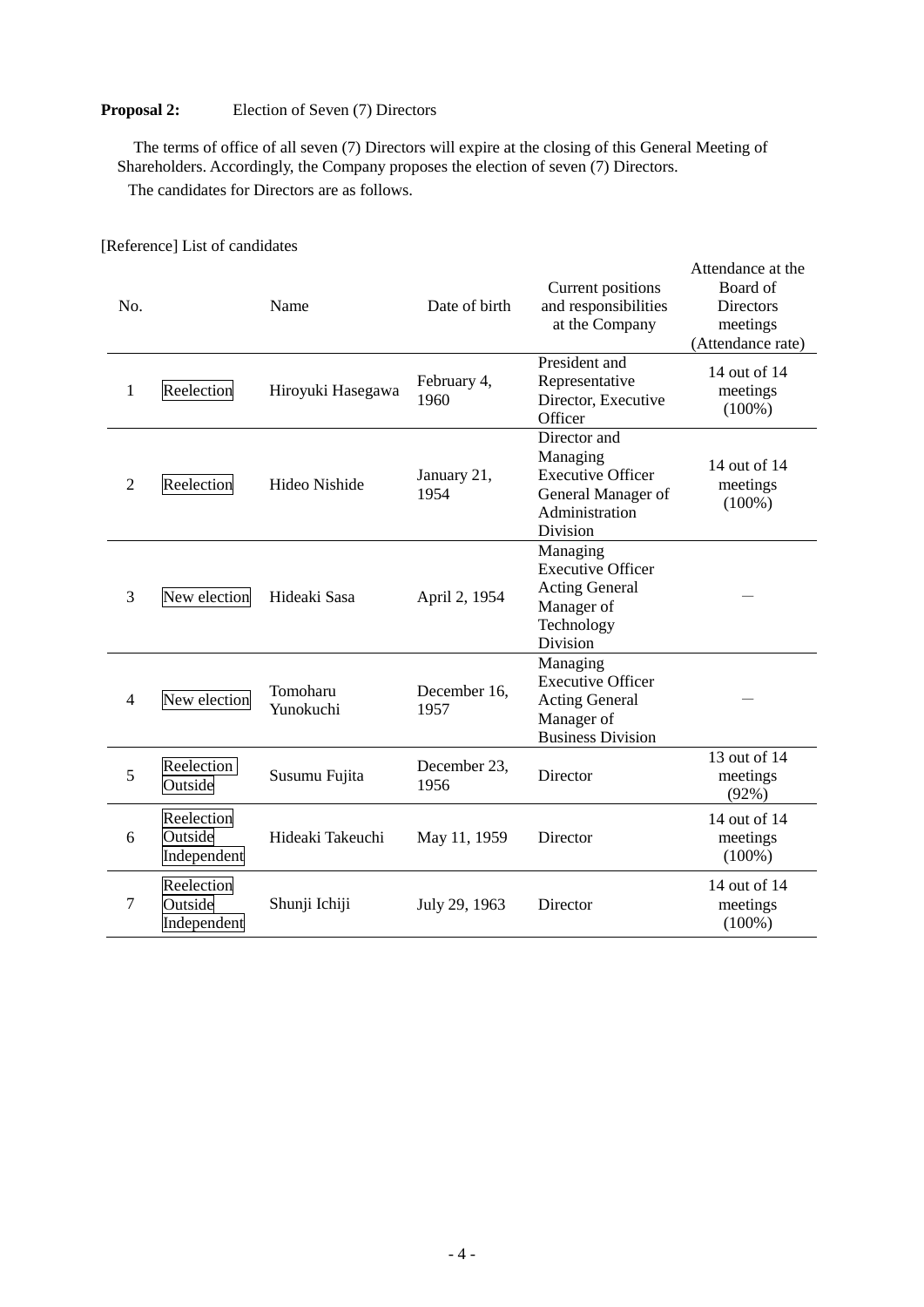| No.    | Name<br>(Date of birth)                                                                                                                                                                                                                                                                                                                                                                                                                                                                                                                                                                                                                 |                                                                                                                 | Past experience, positions, responsibilities<br>and significant concurrent positions                                                                                                                                                                                                                                                                                                                                                                                                                                                                                                                                                                                                                          | Number of<br>shares of the<br>Company held |  |  |
|--------|-----------------------------------------------------------------------------------------------------------------------------------------------------------------------------------------------------------------------------------------------------------------------------------------------------------------------------------------------------------------------------------------------------------------------------------------------------------------------------------------------------------------------------------------------------------------------------------------------------------------------------------------|-----------------------------------------------------------------------------------------------------------------|---------------------------------------------------------------------------------------------------------------------------------------------------------------------------------------------------------------------------------------------------------------------------------------------------------------------------------------------------------------------------------------------------------------------------------------------------------------------------------------------------------------------------------------------------------------------------------------------------------------------------------------------------------------------------------------------------------------|--------------------------------------------|--|--|
| 1<br>2 | Hiroyuki Hasegawa<br>(February 4, 1960)<br>[Reelection]<br>[Attendance at the<br><b>Board of Directors</b><br>meetings]<br>14 out of 14 meetings<br>$(100\%)$<br>[Reason for nomination as candidate for Director]                                                                                                                                                                                                                                                                                                                                                                                                                      | April 1982<br>June 2001<br><b>June 2002</b><br>April 2005<br>April 2007<br>April 2011<br>June 2014<br>June 2015 | Joined the Company<br>Director, Acting General Manager of Kansai Branch<br>Director, General Manager of Kansai Headquarters and Kobe<br>Head Office<br>Managing Director, General Manager of Kansai Headquarters<br>and Kobe Head Office<br>Director and Managing Executive Officer, Deputy General<br>Manager of Business Headquarters and General Manager of<br>Kanto Headquarters<br>Director and Managing Executive Officer, General Manager of<br>Tokyo Branch<br>Director and Senior Managing Executive Officer, General<br>Manager of Business Promotion Division<br>President and Representative Director, Executive Officer (to<br>present)                                                          | 5,300                                      |  |  |
|        | The candidate has served as a Director of the Company for many years, holding positions including a person responsible<br>for supervising each branch, and has served as President and Representative Director since June 2015. He has a wide range<br>of knowledge and experience in overall business operations of the Company as well as deep insight and track records in<br>business management and therefore, the Company nominated him as a candidate for Director because we believe that he is<br>qualified to decide important business execution and supervise execution of duties of Directors.                             |                                                                                                                 |                                                                                                                                                                                                                                                                                                                                                                                                                                                                                                                                                                                                                                                                                                               |                                            |  |  |
|        | Hideo Nishide<br>(January 21, 1954)<br>[Reelection]<br>[Attendance at the<br><b>Board of Directors</b><br>meetings]<br>14 out of 14 meetings<br>$(100\%)$<br>[Reason for nomination as candidate for Director]                                                                                                                                                                                                                                                                                                                                                                                                                          | April 1977<br>June 2004<br>April 2005<br>April 2007<br>April 2008<br>May 2011<br>June 2015<br>June 2017         | Joined The Daiei, Inc.<br>Deputy General Manager of Financial Division<br>President and Representative Director, Japan Distribution<br>Leasing Corporation<br>Joined the Company<br>Deputy General Manager of Administration Division<br>Executive Officer, Deputy General Manager of Administration<br>Division<br>Executive Officer, General Manager of Administration<br>Division<br>Director and Executive Officer, General Manager of<br><b>Administration Division</b><br>Director and Managing Executive Officer, General Manager of<br>Administration Division (to present)<br>The candidate has engaged in finance and accounting operations for many years and since joining the Company, served as | 1,900                                      |  |  |
|        | a general manager of the administration division. Since June 2015, he has served as Director and General Manager of<br>Administration Division. He has abundant knowledge, experience and track records in finance and accounting fields and<br>deep insight about the general administrative division and therefore, the Company nominated him as a candidate for<br>Director because we believe that he is qualified to decide important business execution and supervise execution of duties of<br>Directors.                                                                                                                        |                                                                                                                 |                                                                                                                                                                                                                                                                                                                                                                                                                                                                                                                                                                                                                                                                                                               |                                            |  |  |
| 3      | Hideaki Sasa<br>(April 2, 1954)<br>[New election]                                                                                                                                                                                                                                                                                                                                                                                                                                                                                                                                                                                       | October 1993<br>June 2002<br>April 2008<br>April 2013<br>June 2013<br>June 2015<br>June 2016<br>April 2019      | Joined the Company<br>General Manager of Construction Division of Sapporo Branch<br>General Manager of Construction Division of Tokyo Branch<br>Deputy General Manager of Tokyo Branch<br>Executive Officer, Deputy General Manager of Tokyo Branch<br>Executive Officer, General Manager of Tokyo Branch<br>Managing Executive Officer, General Manager of Tokyo Branch<br>Managing Executive Officer, Acting General Manager of<br>Technology Division (to present)                                                                                                                                                                                                                                         | 1,500                                      |  |  |
|        | [Reason for nomination as candidate for Director]<br>The candidate has engaged in branch operations of the Company for many years and has served as General Manager of<br>Tokyo Branch since June 2015. He has abundant knowledge, experience and track records in overall branch operations and<br>particularly, deep insight about construction technologies supported by practical experience in the construction division and<br>therefore, the Company nominated him as a candidate for Director because we believe that he is qualified to decide<br>important business execution and supervise execution of duties of Directors. |                                                                                                                 |                                                                                                                                                                                                                                                                                                                                                                                                                                                                                                                                                                                                                                                                                                               |                                            |  |  |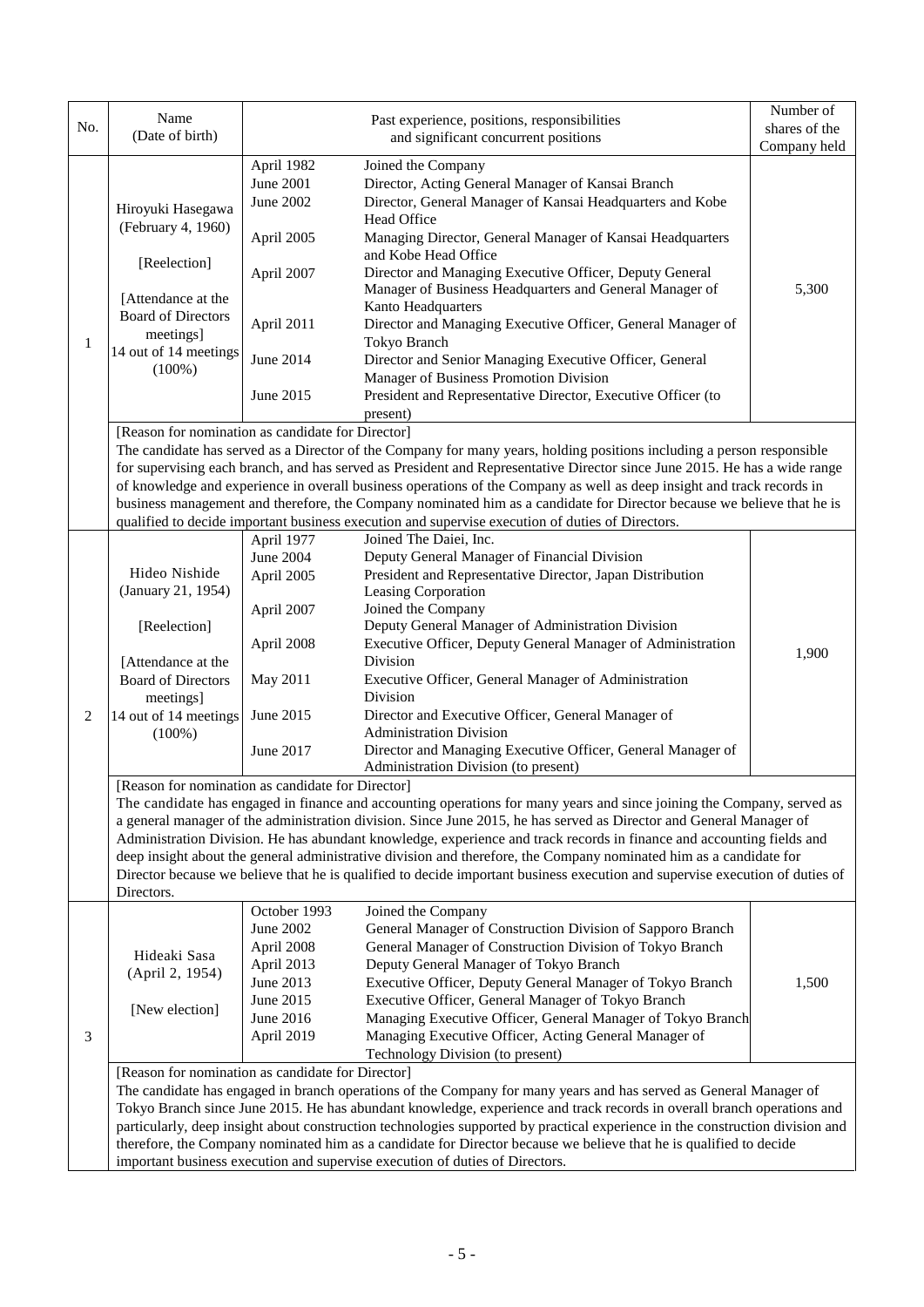| No.                                                  | Name                                                                                                                                                                            |                                                                                                                     | Past experience, positions, responsibilities                                                                    | Number of     |  |  |  |  |
|------------------------------------------------------|---------------------------------------------------------------------------------------------------------------------------------------------------------------------------------|---------------------------------------------------------------------------------------------------------------------|-----------------------------------------------------------------------------------------------------------------|---------------|--|--|--|--|
|                                                      | (Date of birth)                                                                                                                                                                 |                                                                                                                     | and significant concurrent positions                                                                            | shares of the |  |  |  |  |
|                                                      |                                                                                                                                                                                 |                                                                                                                     |                                                                                                                 | Company held  |  |  |  |  |
|                                                      | Tomoharu                                                                                                                                                                        | <b>July 2003</b><br>January 2006                                                                                    | Joined the Company<br>General Manager of Fukuoka Branch                                                         |               |  |  |  |  |
|                                                      | Yunokuchi                                                                                                                                                                       |                                                                                                                     |                                                                                                                 |               |  |  |  |  |
|                                                      |                                                                                                                                                                                 | April 2008<br>June 2013                                                                                             | Executive Officer, General Manager of Fukuoka Branch                                                            |               |  |  |  |  |
|                                                      | (December 16, 1957)                                                                                                                                                             |                                                                                                                     | Managing Executive Officer, General Manager of Fukuoka<br><b>Branch</b>                                         | 800           |  |  |  |  |
|                                                      | [New election]                                                                                                                                                                  |                                                                                                                     | Managing Executive Officer, General Manager of Kansai Branch                                                    |               |  |  |  |  |
| 4                                                    |                                                                                                                                                                                 | April 2016<br>April 2019                                                                                            | Managing Executive Officer, Acting General Manager of                                                           |               |  |  |  |  |
|                                                      |                                                                                                                                                                                 |                                                                                                                     | Business Division (to present)                                                                                  |               |  |  |  |  |
|                                                      | [Reason for nomination as candidate for Director]                                                                                                                               |                                                                                                                     |                                                                                                                 |               |  |  |  |  |
|                                                      | The candidate has served as General Manager of Fukuoka Branch and other positions in the Company since January                                                                  |                                                                                                                     |                                                                                                                 |               |  |  |  |  |
|                                                      | 2006. He has abundant knowledge and experience in overall branch operations and deep insight about both sales strategies                                                        |                                                                                                                     |                                                                                                                 |               |  |  |  |  |
|                                                      | and construction technologies and therefore, the Company nominated him as a candidate for Director because we believe                                                           |                                                                                                                     |                                                                                                                 |               |  |  |  |  |
|                                                      | that he is qualified to decide important business execution and supervise execution of duties of Directors.                                                                     |                                                                                                                     |                                                                                                                 |               |  |  |  |  |
|                                                      |                                                                                                                                                                                 | <b>July 2002</b>                                                                                                    | Assistant General Manager of President's Office, MARUHAN                                                        |               |  |  |  |  |
|                                                      | Susumu Fujita                                                                                                                                                                   |                                                                                                                     | Corporation                                                                                                     |               |  |  |  |  |
|                                                      | (December 23, 1956)                                                                                                                                                             | October 2005                                                                                                        | General Manager of Corporate Planning Division                                                                  |               |  |  |  |  |
|                                                      |                                                                                                                                                                                 | October 2006                                                                                                        | Executive Officer, General Manager of Corporate Planning                                                        |               |  |  |  |  |
|                                                      | [Reelection]                                                                                                                                                                    |                                                                                                                     | Division                                                                                                        |               |  |  |  |  |
|                                                      | [Outside]                                                                                                                                                                       | June 2015                                                                                                           | Director and Executive Officer, General Manager of Corporate                                                    |               |  |  |  |  |
|                                                      |                                                                                                                                                                                 |                                                                                                                     | Planning Division                                                                                               |               |  |  |  |  |
|                                                      | [Attendance at the                                                                                                                                                              | June 2015                                                                                                           | Outside Director, the Company (to present)                                                                      | $\Omega$      |  |  |  |  |
|                                                      | <b>Board of Directors</b>                                                                                                                                                       | <b>July 2015</b>                                                                                                    | Director and Executive Officer, General Manager of Corporate                                                    |               |  |  |  |  |
|                                                      | meetings]                                                                                                                                                                       |                                                                                                                     | Planning Headquarters, MARUHAN Corporation                                                                      |               |  |  |  |  |
| 5                                                    | 13 out of 14 meetings                                                                                                                                                           | June 2018                                                                                                           | Director and Senior Executive Officer, General Manager of                                                       |               |  |  |  |  |
|                                                      | (92%)                                                                                                                                                                           |                                                                                                                     | Corporate Planning Headquarters (to present)                                                                    |               |  |  |  |  |
|                                                      |                                                                                                                                                                                 | [Significant concurrent positions]                                                                                  |                                                                                                                 |               |  |  |  |  |
|                                                      | [Years of service]<br>4 years                                                                                                                                                   | Director and Senior Executive Officer, General Manager of Corporate Planning                                        |                                                                                                                 |               |  |  |  |  |
|                                                      |                                                                                                                                                                                 |                                                                                                                     | Headquarters, MARUHAN Corporation                                                                               |               |  |  |  |  |
|                                                      |                                                                                                                                                                                 | [Reason for nomination as candidate for Outside Director]                                                           |                                                                                                                 |               |  |  |  |  |
|                                                      |                                                                                                                                                                                 |                                                                                                                     | The candidate has many years of experience and deep insight in planning and execution of business strategies as |               |  |  |  |  |
|                                                      |                                                                                                                                                                                 |                                                                                                                     | well as experience in corporate management at another company. The Company nominated him as a candidate for     |               |  |  |  |  |
|                                                      |                                                                                                                                                                                 | Outside Director because we believe that he is able to supervise execution of duties of Directors from an objective |                                                                                                                 |               |  |  |  |  |
| standpoint and provide advice on overall management. |                                                                                                                                                                                 |                                                                                                                     |                                                                                                                 |               |  |  |  |  |
|                                                      | Hideaki Takeuchi                                                                                                                                                                | April 1984                                                                                                          | Joined JGC CORPORATION                                                                                          |               |  |  |  |  |
|                                                      | (May 11, 1959)                                                                                                                                                                  | April 1994                                                                                                          | Registered at TOKYO BAR ASSOCIATION                                                                             |               |  |  |  |  |
|                                                      |                                                                                                                                                                                 |                                                                                                                     | Joined Tadashi Shimizu Law Office                                                                               |               |  |  |  |  |
|                                                      | [Reelection]                                                                                                                                                                    | October 2001                                                                                                        | Established Matsui and Takeuchi Law Office                                                                      |               |  |  |  |  |
|                                                      | [Outside]                                                                                                                                                                       |                                                                                                                     | Partner, Matsui and Takeuchi Law Office                                                                         |               |  |  |  |  |
|                                                      | [Independent]                                                                                                                                                                   | August 2005                                                                                                         | Established Takeuchi Law Office                                                                                 |               |  |  |  |  |
|                                                      |                                                                                                                                                                                 |                                                                                                                     | Chief Attorney, Takeuchi Law Office (to present)                                                                | $\mathbf{0}$  |  |  |  |  |
|                                                      | [Attendance at the                                                                                                                                                              | September 2012                                                                                                      | Outside Audit & Supervisory Board Member, MEDIUS                                                                |               |  |  |  |  |
|                                                      | <b>Board of Directors</b>                                                                                                                                                       |                                                                                                                     | HOLDINGS Co., Ltd. (to present)                                                                                 |               |  |  |  |  |
| 6                                                    | meetings]<br>14 out of 14 meetings                                                                                                                                              | June 2015                                                                                                           | Outside Director, the Company (to present)                                                                      |               |  |  |  |  |
|                                                      | $(100\%)$                                                                                                                                                                       | [Significant concurrent positions]                                                                                  |                                                                                                                 |               |  |  |  |  |
|                                                      |                                                                                                                                                                                 | Chief Attorney, Takeuchi Law Office                                                                                 |                                                                                                                 |               |  |  |  |  |
|                                                      | [Years of service]                                                                                                                                                              |                                                                                                                     | Outside Audit & Supervisory Board Member, MEDIUS HOLDINGS Co., Ltd.                                             |               |  |  |  |  |
|                                                      | 4 years                                                                                                                                                                         |                                                                                                                     |                                                                                                                 |               |  |  |  |  |
|                                                      |                                                                                                                                                                                 |                                                                                                                     |                                                                                                                 |               |  |  |  |  |
|                                                      | [Reason for nomination as candidate for Outside Director]<br>The candidate has abundant experience and deep insight as a legal professional, though he has not been involved in |                                                                                                                     |                                                                                                                 |               |  |  |  |  |
|                                                      | corporate management other than as an outside officer. The Company nominated him as a candidate for Outside                                                                     |                                                                                                                     |                                                                                                                 |               |  |  |  |  |
|                                                      | Director because we believe that he is able to supervise execution of duties of Directors from an objective standpoint and                                                      |                                                                                                                     |                                                                                                                 |               |  |  |  |  |
|                                                      | provide advice on overall management.                                                                                                                                           |                                                                                                                     |                                                                                                                 |               |  |  |  |  |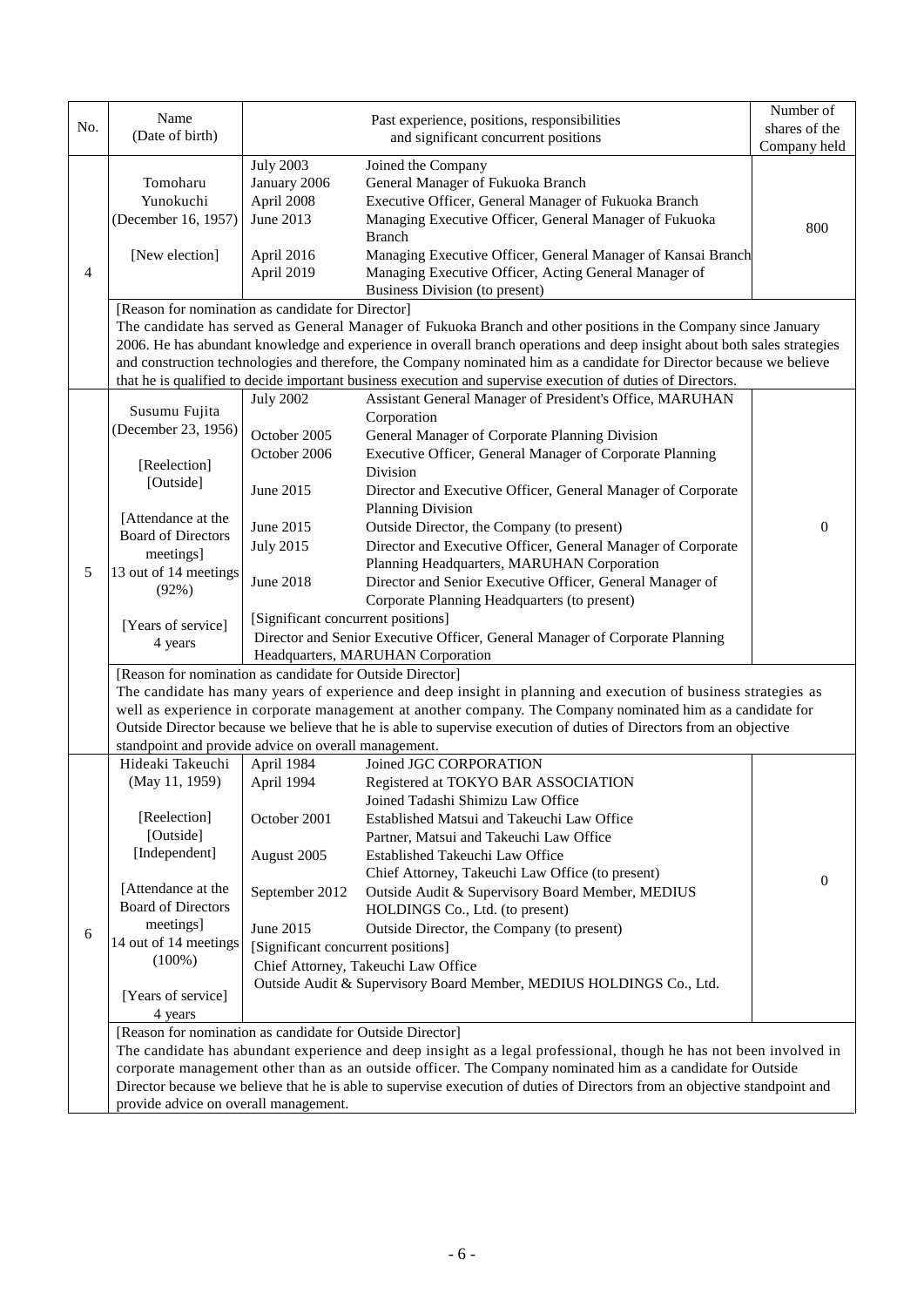| No. | Name<br>(Date of birth)                                                                                                                                                                                                                                                            |                                                                                                                                                                                                                                  | Past experience, positions, responsibilities<br>and significant concurrent positions                                                                                                                                                                                                                                                                                                                                                                                                                                                                                                                                                                                                                                                                                                                                                                                                                                                                         | Number of<br>shares of the<br>Company held |
|-----|------------------------------------------------------------------------------------------------------------------------------------------------------------------------------------------------------------------------------------------------------------------------------------|----------------------------------------------------------------------------------------------------------------------------------------------------------------------------------------------------------------------------------|--------------------------------------------------------------------------------------------------------------------------------------------------------------------------------------------------------------------------------------------------------------------------------------------------------------------------------------------------------------------------------------------------------------------------------------------------------------------------------------------------------------------------------------------------------------------------------------------------------------------------------------------------------------------------------------------------------------------------------------------------------------------------------------------------------------------------------------------------------------------------------------------------------------------------------------------------------------|--------------------------------------------|
|     | Shunji Ichiji<br>(July 29, 1963)<br>[Reelection]<br>[Outside]<br>[Independent]<br>[Attendance at the<br><b>Board of Directors</b><br>meetings]<br>14 out of 14 meetings<br>$(100\%)$<br>[Years of service]<br>2 years<br>[Reason for nomination as candidate for Outside Director] | February 1988<br>February 1989<br>October 1993<br>November 1993<br>June 1995<br>January 2008<br>January 2008<br>March 2011<br>November 2013<br>April 2014<br><b>July 2014</b><br>June 2017<br>[Significant concurrent positions] | Joined Tokyu Land Area Service Co. (current Tokyu Livable,<br>Inc.)<br>Joined Taketsu Estate Co., Ltd.<br>Founded Will Real Estate Sales (current Will Co., Ltd.)<br>Director, Asahi House Co., Ltd.<br>Established Will Real Estate Sales Co., Ltd. (current Will Co.,<br>Ltd.<br>President and Representative Director, Will Real Estate Sales<br>Co., Ltd.<br>Director, Reno West Co., Ltd. (to present)<br>Director, Will Financial Communications Co., Ltd.<br>Representative Director, Will Kukan Design Co., Ltd.<br>Director, You Co., Ltd.<br>Chairman and Director, Will Co., Ltd. (to present)<br>Director, WILL STUDIO<br>Outside Director, the Company (to present)<br>Chairman and Director, Will Co., Ltd.<br>The candidate has experience in corporate management at other companies and has many years of experience and<br>deep insight in practical business related to real estate. The Company nominated him as a candidate for Outside | $\Omega$                                   |

Director because we believe that he is able to supervise execution of duties of Directors from an objective standpoint and provide appropriate advice on overall businesses of the Company.

(Notes) 1. There are no special interests between each candidate for Director and the Company.

2. Messrs. Susumu Fujita, Hideaki Takeuchi and Shunji Ichiji are candidates for Outside Directors.

- 3. The Company has entered into an agreement with Messrs. Susumu Fujita, Hideaki Takeuchi and Shunji Ichiji in accordance with provisions of Article 427, Paragraph 1 of the Companies Act to limit their liability for damages as stipulated in Article 423, Paragraph 1 of the Companies Act to three (3) million yen or the amount stipulated in Article 425, Paragraph 1 of the Companies Act, whichever is higher. In the event that each candidate is reelected as Outside Director, the Company will enter into an agreement with the same contents as the said agreement with each candidate.
- 4. The Company has designated Messrs. Hideaki Takeuchi and Shunji Ichiji who meet the Independence Criteria for Outside Officers listed below stipulated by the Company as independent officers and filed notifications with Tokyo Stock Exchange, Inc. In the event that both candidates are reelected as Outside Directors, the Company will continue to designate them as independent officers.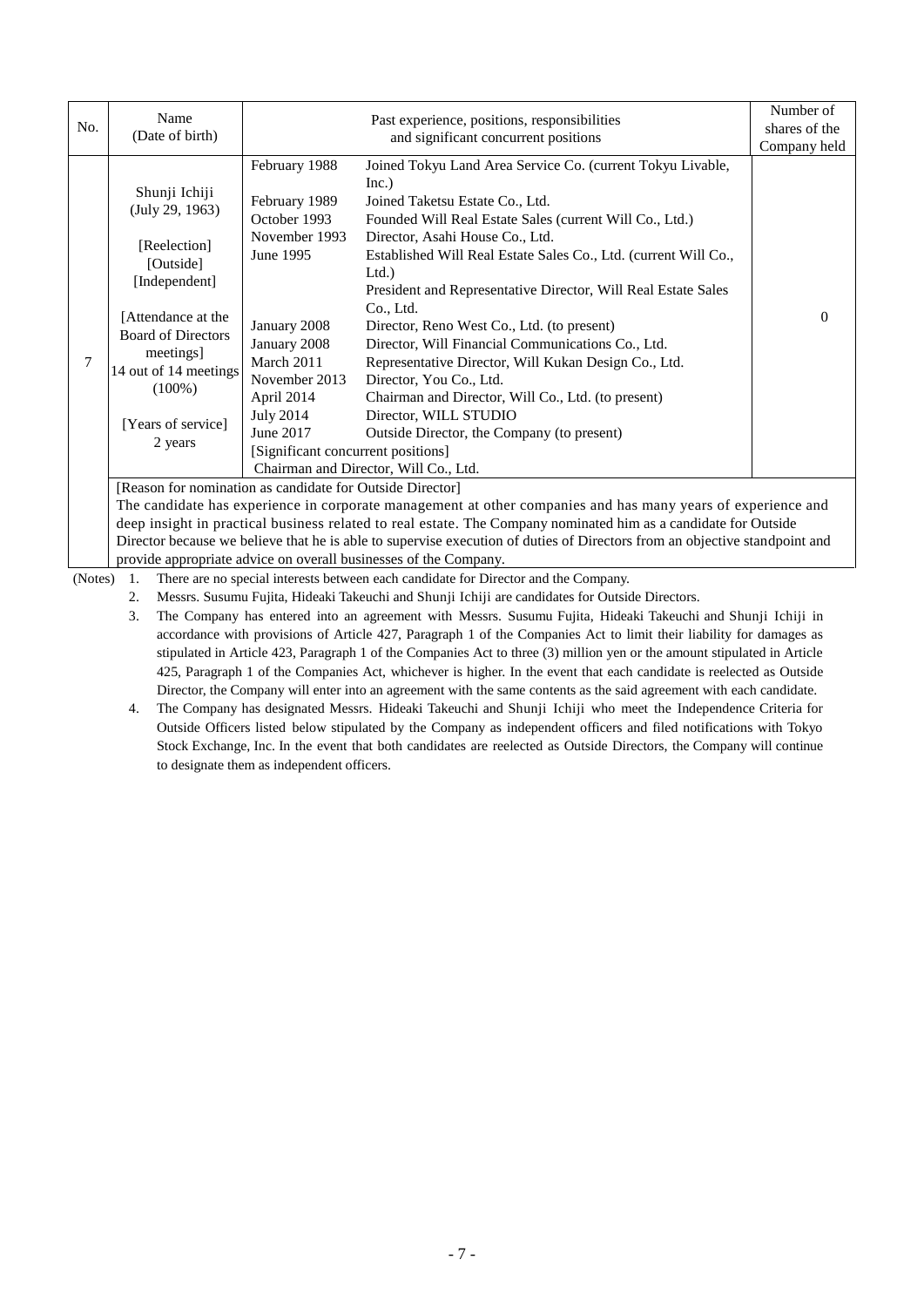### Reference

1. Policy on Selection of Candidates for Directors and Overview of its Procedure

The Company shall select candidates for Directors by taking into account the following items in order to ensure a good balance and diversity of knowledge, experience and capabilities of the Board of Directors as a whole, with a view to new businesses and overseas expansion.

(1) Candidates for Executive Directors

Candidates for Executive Directors shall have personal integrity, well-versed knowledge about operations of the departments he/she is in charge of as an Executive Director, ability to communicate with other officers and employees, insights for thorough compliance with laws and regulations and corporate ethics, etc.

(2) Candidates for Outside Directors

Candidates for Outside Directors shall have personal integrity and abundant experience in corporate management at other companies for bringing in diverse viewpoints to the Company's Board of Directors, or a wide range of experience and knowledge including expertise in legal, finance, accounting and other fields, and shall be capable of expressing appropriate opinions and providing instructions and supervision based on such experience and knowledge.

2. Independence Criteria for Outside Officers

The Company has established the "Independence Criteria for Outside Officers" as follows to clarify our views on independence of Outside Directors and Outside Audit & Supervisory Board Members.

If an outside officer does not fall under any of the following items, the outside officer shall be deemed to be independent from the Company and have no risk of causing a conflict of interest with general shareholders.

- (1) A person who currently serves or previously served even once as a Director, Executive Officer or other equivalent position or an employee of the Company or the Company's subsidiary
- (2) A person whose major business partner is the Company (the Company's business partner to which, during the most recent fiscal year, the Company paid an amount exceeding 2% of the annual revenue of the business partner pertaining to the most recent fiscal year) or an executive person thereof (Executive Director, Corporate Executive, Executive Officer or other equivalent position and an employee. The same shall apply hereinafter.)
- (3) A major business partner of the Company (a person who paid an amount exceeding 2% of the annual sales of the Company for the most recent fiscal year to the Company) or an executive person thereof
- (4) A major lender of the Company (a person whose name is listed as a major lender in the business report for the most recent fiscal year) or an executive person thereof
- (5) A consultant, certified public accountant, licensed tax accountant, attorney-at-law, judicial scrivener, patent attorney or other professional person who received monetary or other property benefits worth more than 10 million yen annually from the Company in the most recent fiscal year other than executive remuneration (however, if a person who received those property benefits is an organization such as a corporation and partnership, a person belonging to the organization only if the organization received property benefits worth more than 2% of the annual revenue of the organization from the Company in the most recent fiscal year)
- (6) A person who is in charge of audit operations for the Company as a partner, etc. of an audit firm which is the Accounting Auditor of the Company
- (7) A person who received donations exceeding 10 million yen annually from the Company in the most recent fiscal year (however, if a person who received those donations is an organization such as a corporation and partnership, a person belonging to the organization)
- (8) An executive person of another company, whose position constitutes an interlocking outside officer position in relation to his/her position as an outside officer of the Company
- (9) A major shareholder of the Company (a person who holds 10% or more of the voting rights of all